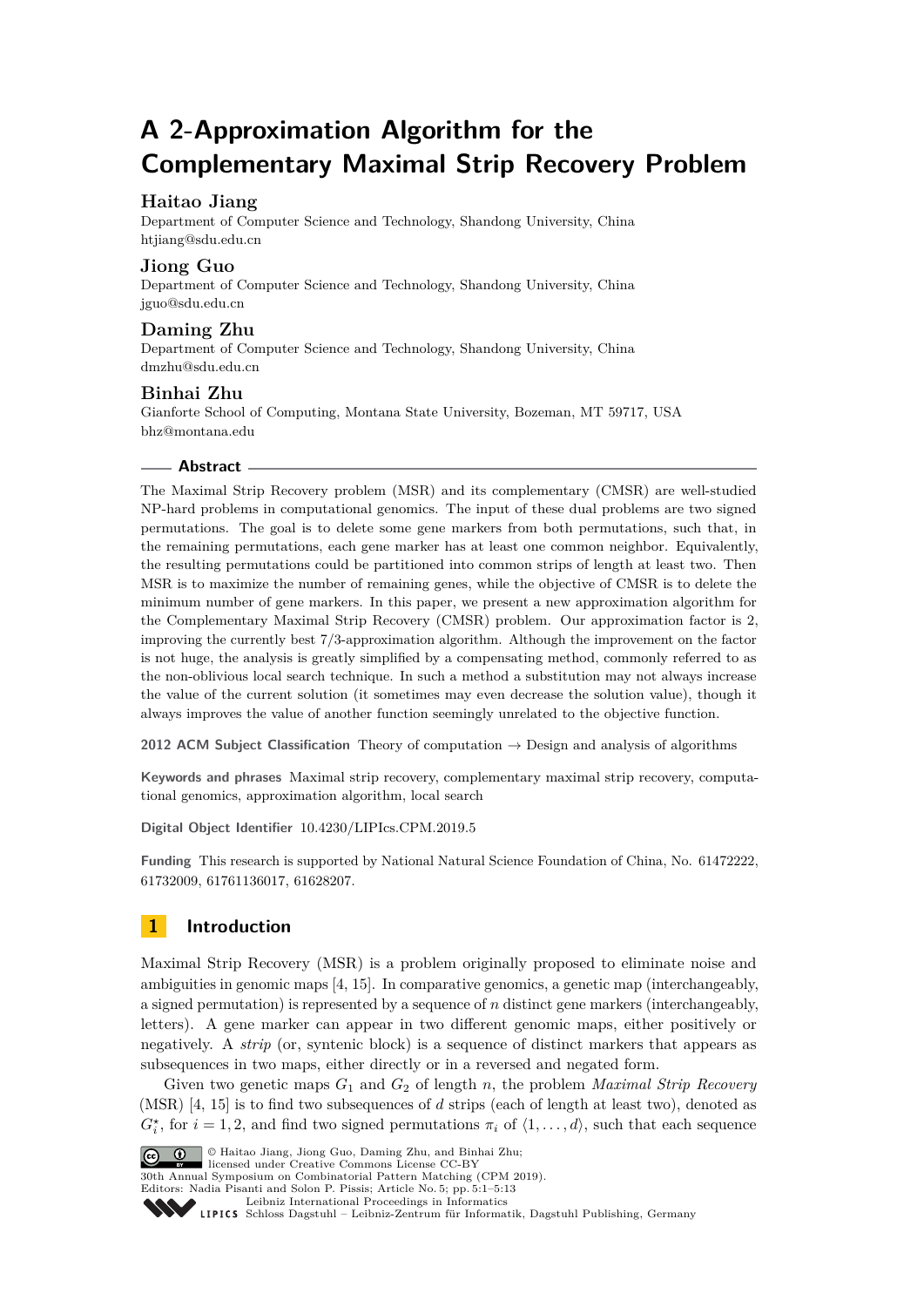#### **5:2 Approximation Algorithm for the CMSR Problem**

 $G_i^* = S_{\pi_i(1)} \dots S_{\pi_i(d)}$  (here  $S_{-j}$  denotes the reversed and negated sequence of  $S_j$ ) is a subsequence of  $G_i$ , and the total length of these  $S_j$ 's is maximized. Intuitively, those gene markers not included in  $G_1^*$  and  $G_2^*$  are noisy and ambiguous markers. The complementary problem of deleting the minimum number of noisy and ambiguous markers to have a feasible solution (i.e., every remaining marker must be in some strip) is called the *Complementary Maximal Strip Recovery*, which will be abbreviated as CMSR. We illustrate an example in Fig. [1.](#page-1-0) In this example, each integer in  $G_1$  and  $G_2$  represents a gene marker.

<span id="page-1-0"></span> $G_1 = \langle 1, 2, 3, 4, 5, 6, 7, 8, 9, 10, 11, 12, 13 \rangle$  $G_2 = \langle -9, -4, -8, -7, -6, 1, 2, 3, -13, -12, -10, -5, -11 \rangle$  $S_1 = \langle 1, 2, 3 \rangle$  $S_2 = \langle 6, 7, 8, 9 \rangle$  $S_3 = \langle 11, 12, 13 \rangle$  $\pi_1$  =  $\langle 1, 2, 3 \rangle$  $\pi_2$  =  $\langle -2, 1, -3 \rangle$  $G_1^* = \langle 1, 2, 3, 6, 7, 8, 9, 11, 12, 13 \rangle$  $G_2^* = \langle -9, -8, -7, -6, 1, 2, 3, -13, -12, -11 \rangle$ 

It was shown in [\[14\]](#page-12-2) that both (the decision versions of) MSR and CMSR are NP-complete. (Readers are referred to [\[5\]](#page-11-1) for the basic concepts in algorithms and NP-completeness.) A bit later, MSR was shown to be APX-hard [\[2,](#page-11-2) [9\]](#page-12-3) and CMSR was also shown to be APX-hard [\[10\]](#page-12-4). For the positive results, in [\[4,](#page-11-0) [15\]](#page-12-0), some heuristic approaches based on Max Independent Set and Max Clique were proposed and shown to be effective. In [\[3\]](#page-11-3), a factor-4 polynomialtime approximation algorithm was proposed for MSR. In [\[7\]](#page-12-5), a factor-3 polynomial-time approximation algorithm was proposed for CMSR and an  $O^*(3^k)$  FPT algorithm, where *k* is the parameter representing the minimum number of deleted genes, was also presented for CMSR. Currently, the best approximation factor for CMSR is 2.33 [\[13\]](#page-12-6) and the best FPT algorithmic bound is  $O(2.36<sup>k</sup>n<sup>2</sup>)$  [\[1\]](#page-11-4). In 2014, Jiang and Zhu showed that CMSR admits a kernel of size 78*k* [\[8\]](#page-12-7). This kernel was improved to 58*k* more recently by Hu *et al.* [\[6\]](#page-12-8) and then to 42*k* by Li *et al.* [\[12\]](#page-12-9). Combined with these kernel bounds, CMSR can be solved in  $O(n^2 + 2.36^k k^2)$  time.

In this paper, we devise a new 2-approximation algorithm for the CMSR problem by a non-oblivious local search technique, initially proposed by Khanna *et al.* [\[11\]](#page-12-10). During the non-oblivious local search process, a substitution (or local update) may not always increase the value of the current solution, it sometimes makes the value unchanged or even decreased. (But it always improves the value of a function which is seemingly unrelated to the objective function – that is probably how the algorithm is named "non-oblivious".) In other words, some strips with larger priority are preferred even though they cannot lead to a local minimum solution. While the idea is simple, the analysis is very involved. We hope to see more applications of this technique for problems in computational biology.

**Figure 1** An example for the problem MSR and CMSR. MSR has a solution size of ten (with  $d = 3$  strips in  $G_1^*$  and  $G_2^*$ ; i.e.,  $(1,2,3), (6,7,8,9)$  and  $(11,12,13)$ ). CMSR has a solution size of three: the deleted markers are 4,5 and 10.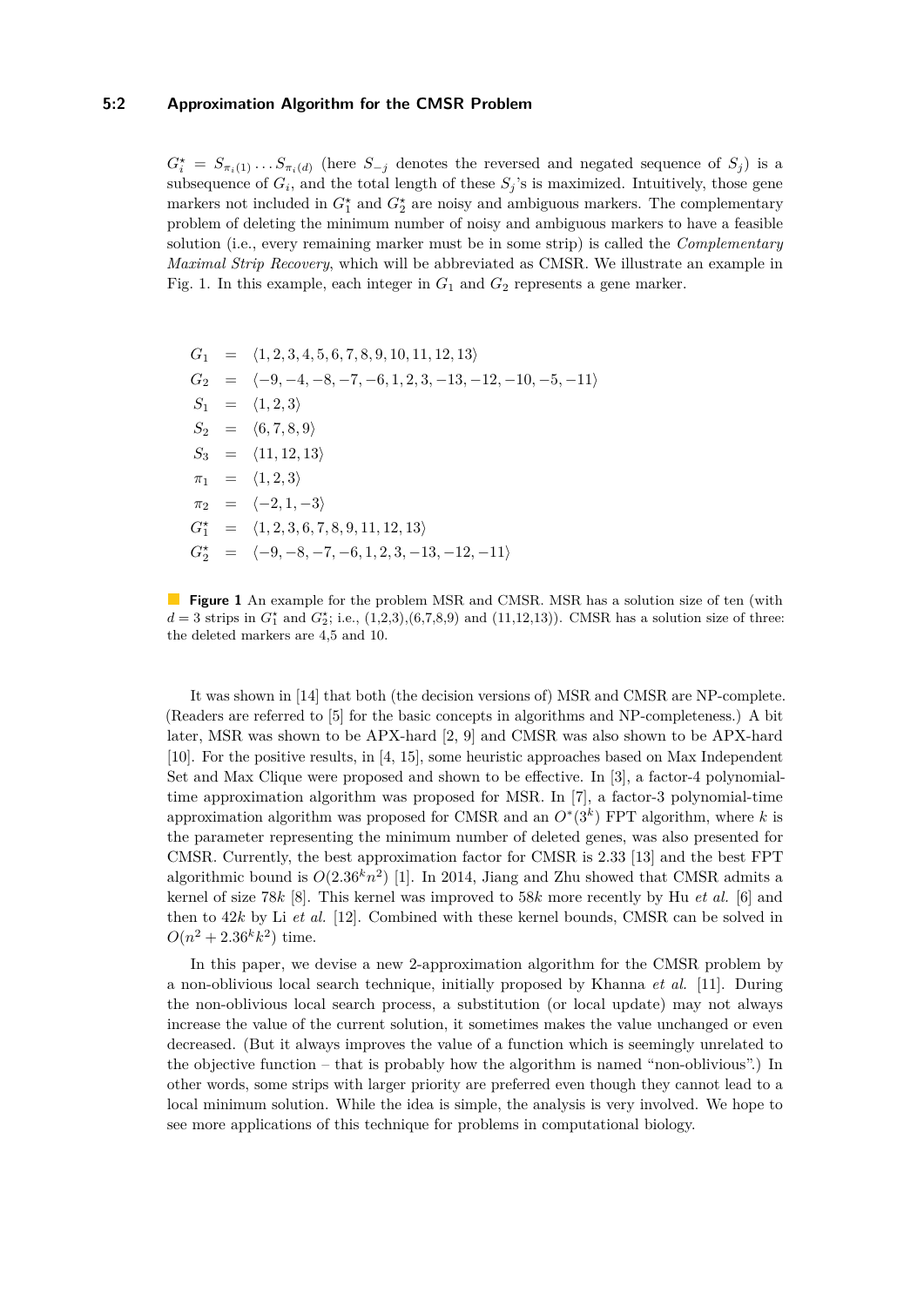# **2 Preliminaries**

We first present some formal definitions. Let  $G = \pi_1 \pi_2 \cdots \pi_n$  be a (signed) permutation and let  $\tilde{G}$  be the reversed version of  $G$ , with all elements negated. A *substring* of  $G$  is a consecutive segment in *G*,  $\pi_i \pi_{i+1} \cdots \pi_j$ , such that  $1 \leq i < j \leq n$  and its length is denoted as  $|\pi_i \pi_{i+1} \cdots \pi_j| = j - i + 1$ . A *subsequence* of *G* is a sequence of letters  $\pi_{l_1} \pi_{l_2} \cdots \pi_{l_k}$  such that  $1 \leq l_1 < l_2 \cdots < l_k \leq n.$ 

Let  $G_1$  and  $G_2$  be two input (signed) permutations over the same set of alphabet (letters). (We assume that  $G_1$  is the identity permutation  $I_n$  over  $[1..n]$  throughout this paper.) A (common) *strip*,  $\pi_{l_1} \pi_{l_2} \cdots \pi_{l_j}$  ( $2 \leq j \leq n$ ), is a common subsequence between  $G_1$  and  $G_2$  (or  $\bar{G}_2$ ), with at least two letters, and its length is *j*. An *existing* common strip is a common substring between  $G_1$  and  $G_2$  (or  $\overline{G}_2$ ), again with length at least two. Sometimes we also use  $S = [a, b]$  to denote a common strip, with *a* and *b* being its ending letters, and  $|S| = |[a, b]|$ to denote its length. An *adjacency* is a strip of length two. Hence, a pair of common strips of length *l* has  $l - 1$  adjacencies. In Figure [1,](#page-1-0) the strip  $(1, 2, 3)$  appears positively in  $G_2$  and the strip  $(6, 7, 8, 9)$  appears in reversed and negated form in  $G_2$  (or, appears positively in  $\bar{G}_2$ ); moreover,  $(1, 2, 3) = [1, 3]$  is an existing common strip with two adjacencies.

The **Complementary Maximal Strip Recovery** (*CMSR*) problem is formally defined as follows: Given two signed permutations  $G_1$  and  $G_2$  over the same set of alphabet of size *n*, delete the minimum number of letters from  $G_1$  and  $G_2$  to obtain  $G_1^*$  and  $G_2^*$  such that the remaining letters are all in some common strips; moreover, each common strip is a substring in  $G_1^*$  and  $G_2^*$ .

Two letters, *a* and *b*, form a *candidate adjacency*  $(a, b)$ , if *ab* or  $-b - a$  is a subsequence of  $G_1$  and  $G_2$ . Let  $IN_1(a, b)$  and  $IN_2(a, b)$  be the set of (interior) letters that appears in between *a* and *b* in  $G_1$  and  $G_2$  respectively. If  $|IN_1(a, b)| + |IN_2(a, b)| = i$ , then  $(a, b)$  is called an *i*-*candidate* adjacency. Obviously, a 0-candidate adjacency is an adjacency from a pair of existing common strips of  $G_1$  and  $G_2$ . An *i*-candidate adjacency, say  $(a, b)$ , becomes an adjacency whenever the letters in  $IN_1(a, b)$  and  $IN_2(a, b)$  are deleted. In Figure [1,](#page-1-0) (11, 12) is initially a 2-candidate adjacency and after the two markers 5 and 10 are deleted it becomes a strip (or a valid adjacency). The main idea of our algorithm is to identify some candidate adjacencies and delete the letters in between them.

# **3 Algorithm Description**

In this section, we show the details of our algorithms. Since candidate adjacencies eventually form the final common strips after deleting the interior letters, the main idea of our algorithm is to identify some candidate adjacencies.

## **3.1 Preprocessing**

Firstly, the algorithm preprocesses the two input permutations to identify some special subsequences, which could be put into the common strip components directly.

<span id="page-2-0"></span>**► Definition 1** (*r*-candidate subsequence). A subsequence  $a_1 a_2 \cdots a_{r-1} a_r$  of  $G_1$  and  $G_2$  (or  $(\bar{G}_2)$ ,  $r \geq 3$ , is an *r-candidate subsequence*, if  $(a_i, a_{i+1})$  is a 1-candidate adjacency,  $1 \leq i \leq r-1$ *.* 

A letter *c* can *left-attach* (resp. *right-attach*) to a common strip  $[a, b]$ , if  $(c, a)$  (resp.  $(b, c)$ ) is a candidate adjacency, then a new common strip  $[c, b]$  (resp.  $[a, c]$ ) is generated, while deleting the letters in  $In_1(c, a) \cup In_2(c, a)$  (resp.  $In_1(b, c) \cup In_2(b, c)$ ). Throughout Algorithm 1, let  $CS_0$  be the current set of common strips. Initially,  $CS_0$  is empty.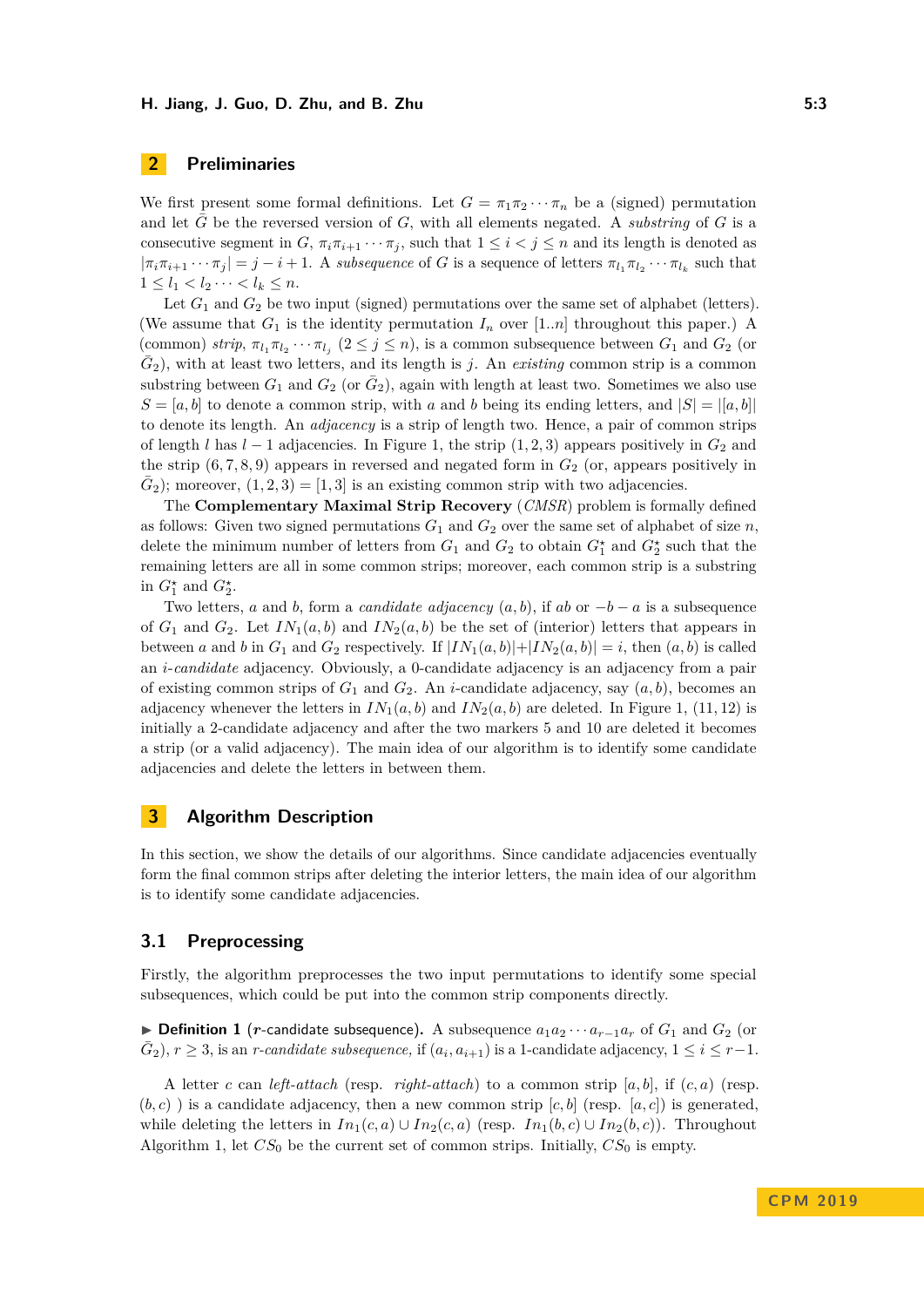#### **5:4 Approximation Algorithm for the CMSR Problem**

<span id="page-3-0"></span>

| <b>Algorithm 1</b> Preprocessing.                                                                                 |
|-------------------------------------------------------------------------------------------------------------------|
| 1: Put all the existing common strips into $CS_0$ .                                                               |
| 2. Compute a maximal set of non-overlapping r-candidate subsequences for $r \geq 3$ and put                       |
| them in $CS_0$ .                                                                                                  |
| 3: for each common strip $[a, b] \in CS_0$ do                                                                     |
| while there exists a letter c, such that $(c, a)$ or $(b, c)$ is a 1-candidate adjacency do<br>4:                 |
| Delete the letter in $In_1(c, a) \cup In_2(c, a)$ (or $In_1(b, c) \cup In_2(b, c)$ ) from $G_1$ and $G_2$ ,<br>5: |
| delete [a, b] from $CS_0$ , and add [c, b] (or [a, c]) to $CS_0$ .                                                |
| end while<br>6:                                                                                                   |
| $7:$ end for                                                                                                      |
|                                                                                                                   |

Note that keeping existing common strips immediately implies that the factor 2 is the best we could have. For example,  $G_1 = uabv \cdot xy$  and  $G_2 = -v - u \cdot -yab - x$ , keeping ab can only have an approximation factor 2 (as the optimal solution for CMSR is to delete *a* and *b*). The reason why we cannot keep 2-candidate subsequences is that they could force the approximation factor to be beyond 2. For instance,  $G_1 = uv \cdot x a_1 y a_2 z$  and  $G_2 = -va_1a_2 - u \cdot -z - y - x$ , keeping  $a_1a_2$  would give us an approximation factor of 2.5 (as we need to delete 5 letters, while the optimal solution is to delete  $a_1$  and  $a_2$ ). We now use  $CS_0$  to denote the set of common strips in  $CS_0$  found by the preprocessing Algorithm 1 and will not alter  $CS_0$  henceforth. We then assign  $CS \leftarrow CS_0$  and try to improve *CS*. Next, we show how to obtain more common strips.

## **3.2 How to generate a common strip**

A letter is *matched* if it belongs to a common strip in *CS*, otherwise it is *unmatched*. A matched letter could have either one or two adjacent letters in a common strip. For a matched letter *b*, which has exactly one adjacent letter, say *a*, such that  $(a, b)$  is a *p*-candidate adjacency, then  $b$  is of  $type-p$ . For a matched letter  $b$ , which has exactly two adjacent letters, say *a* and *c*, such that  $(a, b)$  is a *p*-candidate adjacency and  $(b, c)$  is a *q*-candidate adjacency, then *b* is of *type*-min $\{p, q\}$ .

The letters in  $In_1(a, b) \cup In_2(a, b)$  of a candidate adjacency  $(a, b)$  are *caught* in both  $G_1$ and *G*2, if *a* and *b* do form an adjacency; otherwise they are *released*. There are three ways to generate a common strip in our algorithm.

- (1) *Join*: generate a common strip [a, b] from a *p*-candidate adjacency  $(a, b)$ , where  $p \leq 3$ .
- **(II)** *Attach*: generate a common strip [*a, c*] of length 3 by right-attaching a letter *c* to a common strip  $[a, b]$  of length 2, such that  $(b, c)$  is a *p*-candidate adjacency, where  $p \leq 2$ . Moreover, if  $(a, b)$  is a 3-candidate adjacency, then delete *a* from [*a*, *c*] to obtain the strip  $[b, c]$ , to release the 3 letters in  $IN_1(a, b) \cup IN_2(a, b)$ . The case that  $(c, a)$  is a *p*-candidate adjacency, where  $p \leq 3$ , is similar.
- **(III)** *Split***:** generate two common strips  $[a, b]$  and  $[c, d]$ , both of length 2, by right-attaching a letter *d* to a common strip  $[a, b, c]$  of length 3, such that  $(c, d)$  is a *p*-candidate adjacency, where  $p \leq 3$ . The case that  $(d, a)$  is a *p*-candidate adjacency, where  $p \leq 3$ , is similar.

I **Property 1.** *Each common strip generated by Join, Attach, and Split operations is of length 2 or 3. Moreover, if*  $[a, b]$  *is a common strip of length 2, then*  $(a, b)$  *is a p-candidate adjacency with*  $p \leq 3$ ; if [a, b, c] *is a common strip of length 3, then*  $(a, b)$  *is a p-candidate adjacency and*  $(b, c)$  *is q-candidate adjacency with*  $p, q \leq 2$ *.*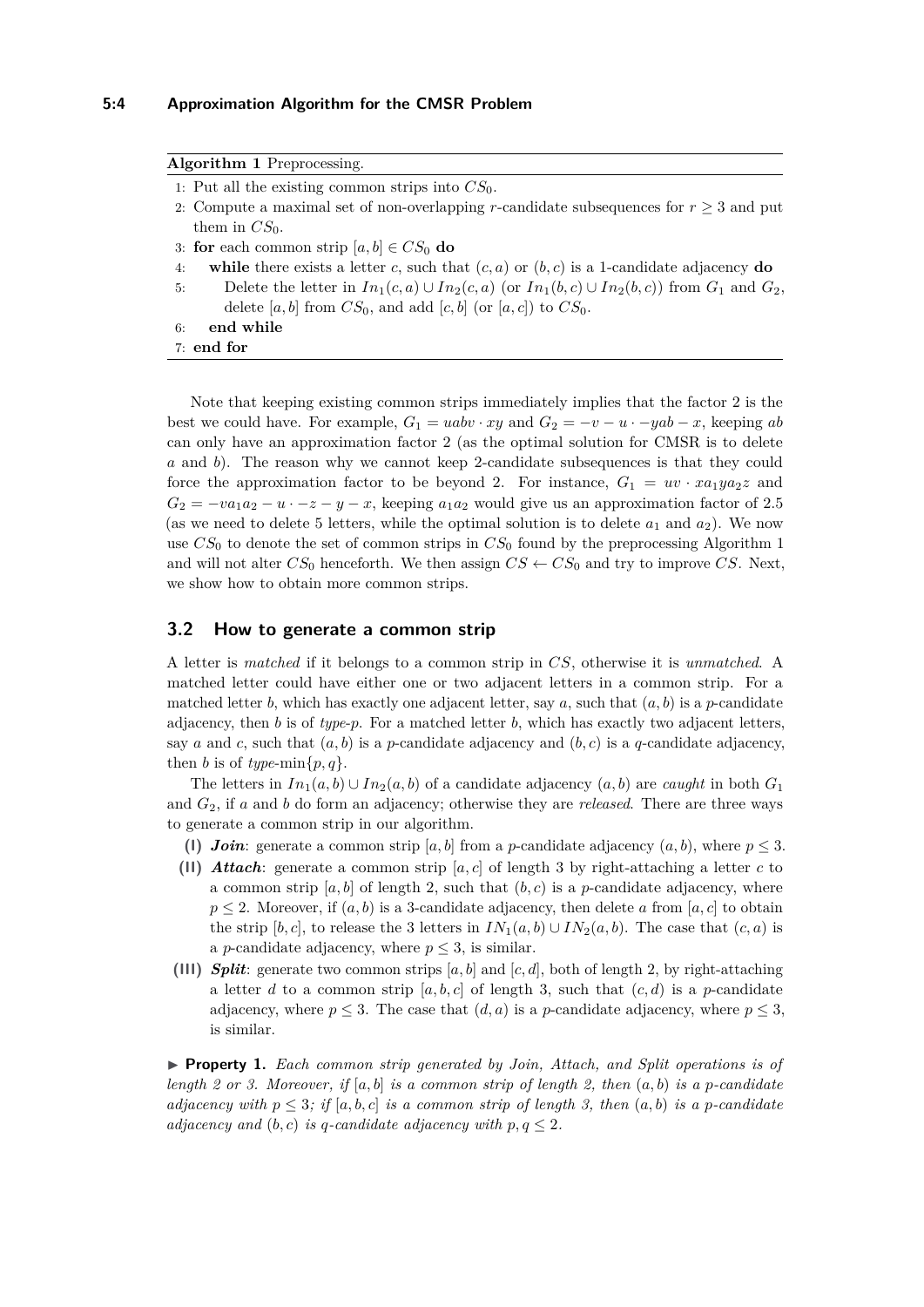## **3.3 The Non-oblivious Local Search Algorithm**

The main idea of our algorithm is a non-oblivious local search, which is outlined as Algorithm [2.](#page-4-0) The algorithm improves *CS* iteratively according to the objective function *F*. Let  $b_p$  be the number of type-*p* letters in the current solution, where  $p \in \{1, 2, 3\}$ , Define

 $F = 15b_1 + 5b_2 + b_3$ .

Generally, the algorithm adopts local substitutions, which means substituting exactly one current strip, say *S*, in *CS* with some other strips, provided that the value of *F* could be increased.

Let  $CS = \{S_1, S_2, \dots, S_m\}$  be the current set of common strips, and  $G'_1$  and  $G'_2$  be the current common strip components. For a common strip, say  $S_j$ , let  $S_i$  and  $S_k$  be its proceeding and following common strips in  $G'_{1}$ , and  $S_{i'}$  and  $S_{k'}$  be its proceeding and following common strips in  $G'_2$  respectively. Define four letters to be  $L^1_{S_j}, L^2_{S_j}, R^1_{S_j}, R^2_{S_j}$  as follows. If the number of letters appear in between  $S_i$  and  $S_j$  is less than 4 in  $G_1$ , then  $L_{S_j}^1$ is the letter to the immediate right of  $S_i$ ; otherwise,  $L_{S_j}^1$  is the fourth letter to the left of  $S_j$ . The other three letters can be defined similarly.

*CS* could be improved by performing the following three operations iteratively.

- **1.** *0-substitution*: Generate new common strips according to (I), (II) and (III), provided that the value of *F* can be increased.
- **2.** *1-substitution*: Substitute a common strip *S* by some other strip, which can be searched from  $L_S^1$  to  $R_S^1$  in  $G_1$  and from  $L_S^2$  to  $R_S^2$  in  $G_2$  and according to (I), (II) and (III), provided that the value of *F* can be increased.
- **3.** *2-substitution*: Substitute two consecutive common strips  $S_u$  and  $S_v$  in  $G'_1$  (resp.  $G'_2$ ) by two other strips, which can be searched from  $L_{S_u}^1$  to  $R_{S_v}^1$  in  $G_1$  and from  $L_{S_u}^2$  to  $R_{S_u}^2$  as well as  $L_{S_v}^2$  to  $R_{S_v}^2$  in  $G_2$  according to (I), (II) and (III), provided that the value of *F* can be increased.

The pseudo-code of our algorithm is shown in **Algorithm [2](#page-4-0)**.

### <span id="page-4-0"></span>**Algorithm 2** CMSR by Non-oblivious-Local-Search.

1: Call Algorithm [1:](#page-3-0) Preprocessing.

2: **while** (0-substitution, 1-substitution, or 2-substitution can be applied) **do**

3: Apply a 0-substitution, 1-substitution, or 2-substitution to improve *CS*.

4: **end while**

# $\blacktriangleright$  **Theorem 2.** *The algorithm* CMSR by Non-oblivious-Local-Search *runs in*  $O(n^2)$  *time.*

**Proof.** First of all, it is easy to see that Algorithm 1 runs in  $O(n^2)$  time. It takes at most  $O(n)$  time to perform a 0-substitution. A 1-substitution on a common strip *S* tries to identify all possible 1, 2, 3-candidate adjacencies formed by letters from  $L_S^1$  to  $R_S^1$  in  $G_1$  and from  $L_S^2$ to  $R_S^2$  in  $G_2$ . There are at most 21 distinct letters in this range if *S* is of length 2, and at most 23 distinct letters if *S* is of length 3. Hence the number of possible 1*,* 2*,* 3-candidate adjacencies is bounded by a constant, and the number of its combination is also bounded by a constant. In this case, a candidate adjacency can be found in constant time. Similar argument holds for a 2-substitution.

The number of common strips in *CS* is obviously bounded by *n*. It remains to count the time spent on the While-Loop. Note that the While-Loop runs while *CS* is updated/refreshed, in other words, each round of the While-Loop implies a feasible substitution, and *F* must be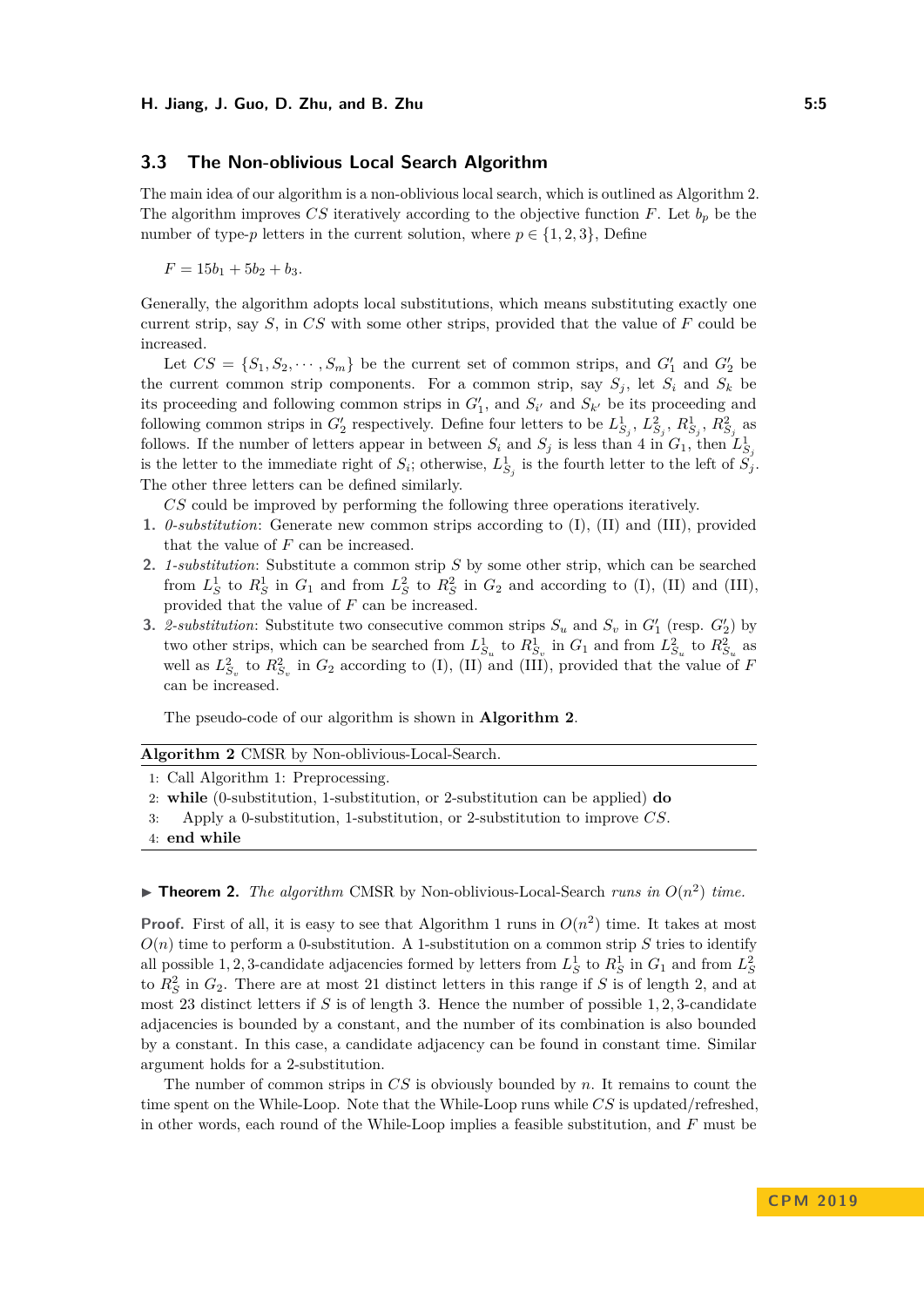#### **5:6 Approximation Algorithm for the CMSR Problem**

increased. Since the value of *F* increases by at least one each time, and the maximum value of *F* is bounded by 15*n*, the While-Loop runs at most 15*n* times.

Consequently, it takes  $O(n)$  time to find/perform a feasible substitution. And this procedure loops  $O(n)$  times. Therefore the time complexity of **Algorithm [2](#page-4-0)** is  $O(n^2)$ .

# **4 Performance Analysis**

In this section, we show that **Algorithm [2](#page-4-0)** returns a 2-approximation for the complementary maximum strip recovery problem. To analyze the performance of **Algorithm [2](#page-4-0)**, we should compare it with the optimal solution. Here, we adopt the amortized analysis method.

Let  $G_1 = [\pi_1 \pi_2 \cdots \pi_n] = I_n$  and  $G_2 = [\tilde{\pi}_1 \tilde{\pi}_2 \cdots \tilde{\pi}_n]$  be two (signed) permutations over [1..*n*]. Let  $G_1^*$  and  $G_2^*$  be the optimal common strip components, each of which is composed of the set  $CS^*$  of common strips. Let *OPT* be the set of letters which are deleted from both  $G_1$  and  $G_2$  to obtain  $G_1^*$  and  $G_2^*$  respectively. As aforementioned,  $CS$  is the set of common strips computed by **Algorithm [2](#page-4-0)**, which constitute two feasible common strip components  $G_1'$  and  $G_2'$ . Let *ALG* be the set of letters which are deleted to obtain  $G_1'$  and  $G_2'$ . Without causing confusion, *CS* and *CS*<sup>∗</sup> can also be viewed as the sets of adjacencies, as well as the sets of preserved letters. Then we have,  $|OPT| + |CS^*| = |ALG| + |CS| = n$ .

Next, we review a property of the optimal solution presented in [\[7\]](#page-12-5).

<span id="page-5-0"></span>▶ **Lemma 3.** *There exists an optimal solution OPT*, *such that, for every existing common strip S of length 2 or greater, (1) S is either totally contained in OP T, or totally disjoint with OPT*; (2) if *S* is of length 4 or greater, then it is totally disjoint with OPT.

This lemma and its proof also appear in [\[7\]](#page-12-5), so we omit the proof here. The idea, following the example right after Algorithm [1,](#page-3-0) is that while existing length-2 or length-3 common strips could be deleted in any optimal solution, when the existing common strips are of length at least 4 then there is some optimal solution which keeps them. For example,  $G_1 = xabcdy \cdot uv$ and  $G_2 = -y - x \cdot -vabcd - u$ , then the optimal solution for MSR could either be *abcd* (by keeping the existing length-4 common strip *abcd*, the corresponding CMSR solution is to delete *u, v, x* and *y*), or with two strips *xy* and *uv* (the corresponding CMSR solution is to delete *a, b, c* and *d*).

Now, consider the imaginary permutations whenever we reinsert the letters of  $OPT \cap CS$ back into  $G_1^*$  and  $G_2^*$ . Some common strips could be broken into either shorter blocks or *isolates* (e.g., a single letter in either  $G_1$  or  $G_2$  which does not form adjacencies with its neighbors). For instance, the letters 9 and 11 in Fig. [1](#page-1-0) are both isolates.

Without of loss of generality, we only focus on the case when the adjacency  $(a, b)$  (and  $(x, y)$ ) appears positively in  $G_1$  and  $G_2$ . The other case when it appears in reversed and negated form in  $G_2$  is similar. But we omit the details.

**Definition 4.** Let  $(a, b)$  be an adjacency of a common strip in CS, where  $a = \pi_{i_1} = \tilde{\pi}_{i_2}$ *and*  $b = \pi_{j_1} = \tilde{\pi}_{j_2}$ . Let  $(x, y)$  be an adjacency of a common strip in  $CS^*$ , where  $x = \pi_{i_1^*} = \tilde{\pi}_{i_2^*}$  $and y = \pi_{j_1^*} = \tilde{\pi}_{j_2^*}.$ 

*When*  $(a, b) = (x, y)$ *, we say that*  $(a, b)$  *fully occupies*  $(x, y)$ *.* 

 $Let \Box$  be the operation for computing the intersection of two intervals, which could be closed *(i.e., in the form*  $[i, j]$ *) or open (i.e., in the form*  $(i, j)$ *). If*  $[i_1, j_1] \sqcap [i_1^*, j_1^*] = [i_1^*, i_1^*] = [j_1, j_1]$  $or [i_2, j_2] \sqcap [i_2^*, j_2^*] = [i_2^*, i_2^*] = [j_2, j_2],$  we say that  $(a, b)$  **half-occupies**  $(x, y)$  *via the letter b*, then *y* belongs to the **occupying set** of  $(a, b)$ , denoted as  $O[(a, b)]$ . (The case  $(a, b)$ ) *half-occupies*  $(x, y)$  *via a can be defined symmetrically, in which x belongs to*  $O[(a, b)]$ *.*)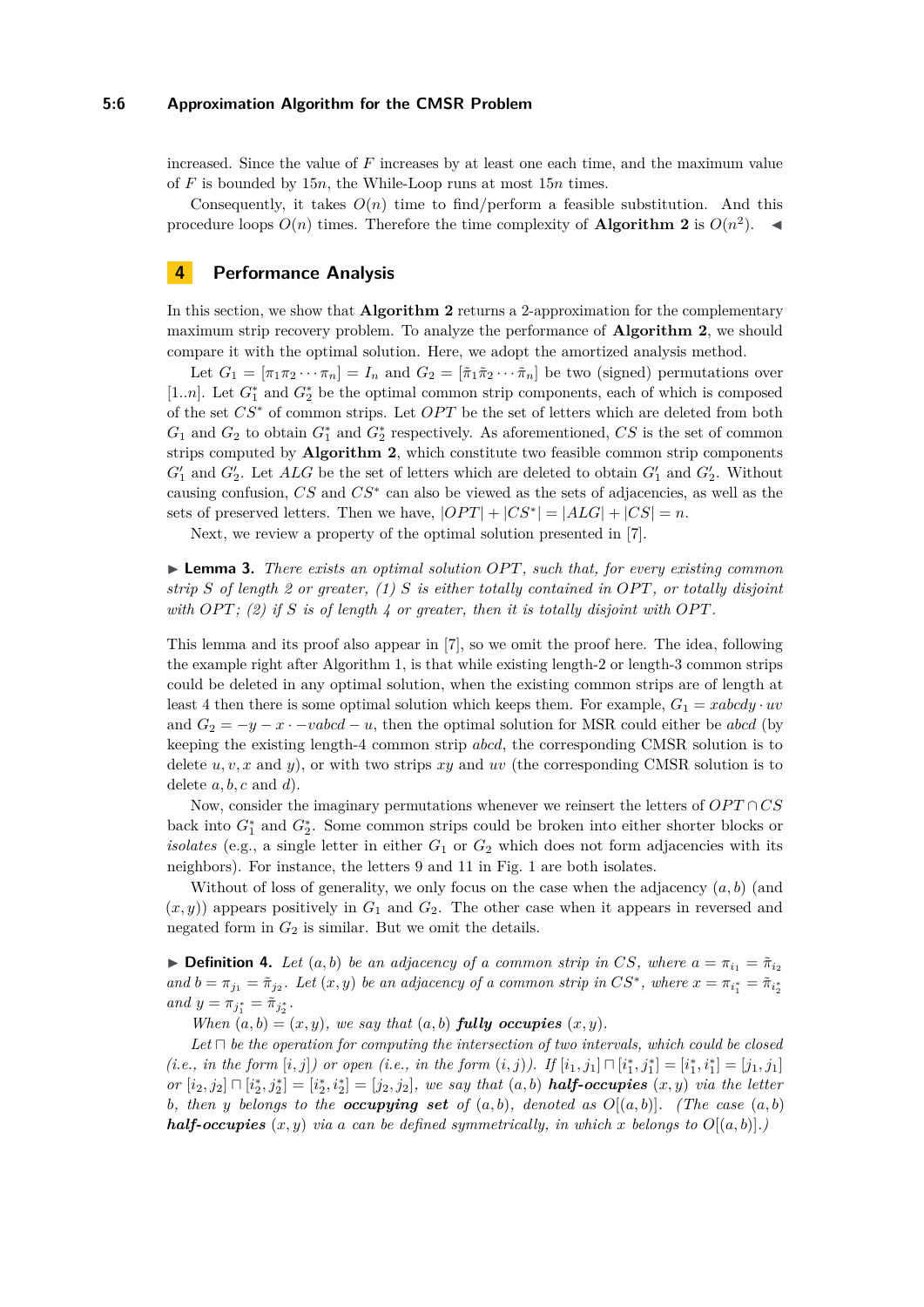#### **H. Jiang, J. Guo, D. Zhu, and B. Zhu 5:7**

*Otherwise, if*  $(i_1, j_1) \sqcap (i_1^*, j_1^*) \neq \emptyset$  *or*  $(i_2, j_2) \sqcap (i_2^*, j_2^*) \neq \emptyset$ *, we say that*  $(a, b)$  *breaks*  $(x, y)$ *, then both*  $x$  *and*  $y$  *belong to the breaking set of*  $(a, b)$ *, denoted as*  $B[(a, b)]$ *.* 

<span id="page-6-0"></span>▶ **Lemma 5.** *Let*  $(x, y)$  *be an adjacency in*  $CS^*$ , *but not in*  $CS$ *. Then*  $(x, y)$  *is either broken or half-occupied by some adjacencies in CS, or*  $(x, y)$  *is a p-candidate adjacency with*  $p \geq 4$ *.* 

**Proof.** Since otherwise, **Algorithm [2](#page-4-0)** would keep running as the current solution can be improved.

The *occupying set* of a common strip  $S = [a, \ldots, b]$  in *CS*, denoted as *O*[*S*], is the set of all letters from the adjacencies in  $CS^*$  which are half-occupied by  $(a, \bullet)$  via  $a$  or by  $(\bullet, b)$ via *b*, i.e.,  $O[S] = O[(a, \bullet)] \cup O[(\bullet, b)]$ .

The *breaking set* of a common strip *S* in *CS*, denoted by *B*[*S*], is the set of all letters from adjacencies in  $CS^*$ , which are broken by adjacencies of *S*, i.e.,  $B[S] = \bigcup_{(a,b)\subseteq S} B[(a,b)]$ . It follows from the definition that, for each common strip *S* in *CS*,  $O[S] \cap B[S] = \emptyset$ .

The *auxiliary set* of a common strip *S* in *CS*, denoted by *U*[*S*], is the set of all letters such that (1) not in *CS*, (2) appearing in between adjacencies of *CS*<sup>∗</sup> , which are broken or half-occupied by adjacencies of *S*.

Let  $CS_{\geq 4}^*$  be the set of letters from *p*-adjacencies of  $CS^*$  with  $p \geq 4$ , which are not broken or half-occupied by any common strip of *CS*. Let  $U_{\geq 4}^*$  be the set of letters which appear in between adjacencies formed by letters in  $CS_{\geq 4}^*$ . Viewing  $CS$  and  $CS^*$  as set of letters, we have  $ALG \cup CS = OPT \cup CS^*$ . Consequently

$$
ALG-OPT = CS^* - CS = \cup_{S \in CS}(B[S] \cup O[S]) \bigcup CS^*_{\geq 4}.
$$

From the definition, we know that the union of the auxiliary sets are letters in *OP T* ∩*ALG* which appear in between adjacencies of  $CS^* - CS^*_{\geq 4}$ , i.e.,

$$
OPT \cap ALG \supseteq (\cup_{S \in CS} U[S]) \bigcup U_{\geq 4}^*.
$$

We also have,

$$
OPT - ALG = CS - CS^* = \cup_{S \in CS} (S - CS^*).
$$

The approximation factor can be described as

$$
\frac{|ALG|}{|OPT|} = \frac{|ALG - OPT| + |OPT \cap ALG|}{|OPT - ALG| + |OPT \cap ALG|} \le 2
$$

which is equivalent to,

$$
\frac{|ALG|}{|OPT|} \leq \frac{|ALG - OPT| - |OPT \cap ALG|}{|OPT - ALG|}
$$
\n
$$
\leq \frac{|\bigcup_{S \in CS} (B[S] \cup O[S]) \bigcup CS_{\geq 4}^*| - |(\bigcup_{S \in CS} U[S]) \bigcup U_{\geq 4}^*|}{|\bigcup_{S \in CS} (S - CS^*)|\|}
$$
\n
$$
= \frac{|\bigcup_{S \in CS} (B[S] \cup O[S])| + |\bigcup CS_{\geq 4}^*| - |(\bigcup_{S \in CS} U[S]) \bigcup U_{\geq 4}^*|}{|\bigcup_{S \in CS} (S - CS^*)|\|} \leq 2
$$
\n(1)

Since each letter in  $OPT \cap ALG$  appears in  $G_1$  and  $G_2$  exactly once respectively, we have,

$$
|(\cup_{S \in CS} U[S]) \bigcup U_{\geq 4}^*| = \frac{\sum_{S \in CS} |U[S]| + |U_{\geq 4}^*|}{2}.
$$

Then, it is sufficient to show that

$$
(1) = \frac{|\cup_{S\in CS} (B[S] \cup O[S])| - \frac{\sum_{S\in CS} |U[S]|}{2} + |\bigcup CS^*_{\geq 4}| - \frac{|U^*_{\geq 4}|}{2}}}{|\cup_{S\in CS} (S - CS^*)|} \leq 2
$$
\n
$$
(2)
$$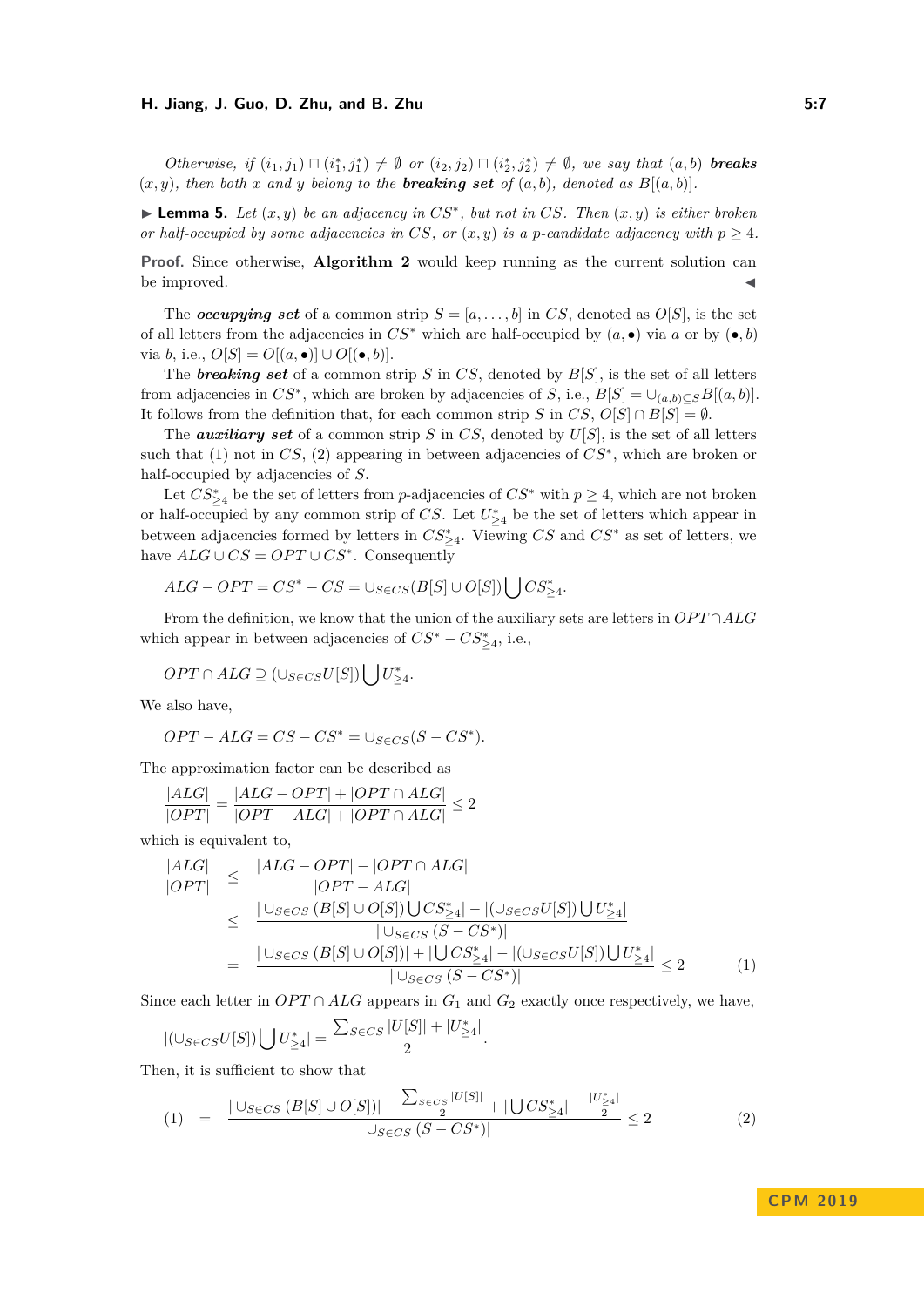#### **5:8 Approximation Algorithm for the CMSR Problem**

Note that a letter may belong to more than one breaking and half-occupying sets. If we assign a weight  $\omega(-)$  to each letter of each set, then (2) can be rewritten as

$$
(2) = \frac{\sum_{S \in CS} (\omega(B[S]) + \omega(O[S]) - \frac{|U[S]|}{2}) + |\bigcup CS_{\geq 4}^*| - \frac{|U_{\geq 4}^*|}{2}}{\sum_{S \in CS} |S - CS^*|} \leq 2
$$
\n(3)

**► Theorem 6.** The approximation factor will not be greater than two, if the following two *conditions hold:*

- 1.  $|\bigcup CS^*_{\geq 4}| |U^*_{\geq 4}|/2 \leq 0$ , and
- **2.** *for each*  $S \in CS$ ,  $(\omega(B[S]) + \omega(O[S]) |U[S]|/2)/|S CS^*| \leq 2$ .

The former condition holds from the following lemma straightforwardly.

▶ **Lemma 7.** *Let*  $(x, y)$  *be a p-adjacency of*  $CS^*$  *with*  $p ≥ 4$ *, which is not broken or halfoccupied by any adjacency of CS, being not able to return* (*x, y*) *as an adjacency will not result in an approximation factor greater than 2.*

**Proof.** Since the optimal solution includes the *p* letters appearing in between *x* and *y*, besides these *p* letters, the approximated solution also includes *x* and *y*. Then we have  $2 - p/2 \le 0$ , in light of  $p > 4$ .

It remains to assign weights to the letter of the breaking and half-occupying sets. Note that a letter cannot appear in two half-occupying sets.

#### <span id="page-7-0"></span>**Weight Assignment.**

- **(I)** For each  $S \in CS_0$ , each letter of  $B[S]$  bears a weight of 1; each letter of  $O[S]$  bears a weight of 1 if it does not appear in any other set, and bears a weight of 0 if it also appears in some other breaking sets.
- **(II)** If a letter appears in exactly one breaking set, then this appearance bears a weight of 1; if it appears in two or more breaking sets, each of its appearance bears a weight of  $\frac{1}{2}$ .
- **(III)** If a letter appears in exactly one half-occupying set, then this appearance bears a weight of 1.
- **(IV)** If a letter appears in the half-occupying set  $O[S](S \notin CS_0)$ , as well as in the breaking set  $B[S']$ , then  $O[S]$  bears a weight of  $-\frac{1}{2}$ , and  $B[S']$  bears a weight of 3/2.
- **(V)** If a letter appears in the half-occupying set  $O[S](S \notin CS_0)$ , as well as two breaking sets  $B[S']$  and  $B[S'']$ , then  $O[S]$  bears a weight of  $-\frac{1}{2}$ , and  $B[S']$  bears a weight of 1 and  $B[S'']$  bears a weight of  $\frac{1}{2}$ .

► Lemma 8.  $\sum_{S \in CS} (\omega(B[S]) + \omega(O[S])) \geq |\cup_{S \in CS} (B[S] \cup O[S])|$ *.* 

**Proof.** It can be verified that, under the above weight assignment, each letter of  $\bigcup_{S\in\mathbb{C}}S(B[S]\cup\mathbb{C})$  $O[S]$ ) has a total weight of at least 1.

Next, we show that condition (2) is satisfied. We say that a common strip  $S \in CS$  is  $safe,$  if  $\frac{|B[S]|}{|S-CS^*|} \leq 2$ . An algorithm is *safe* if all the common strips generated at the end of the algorithm are safe.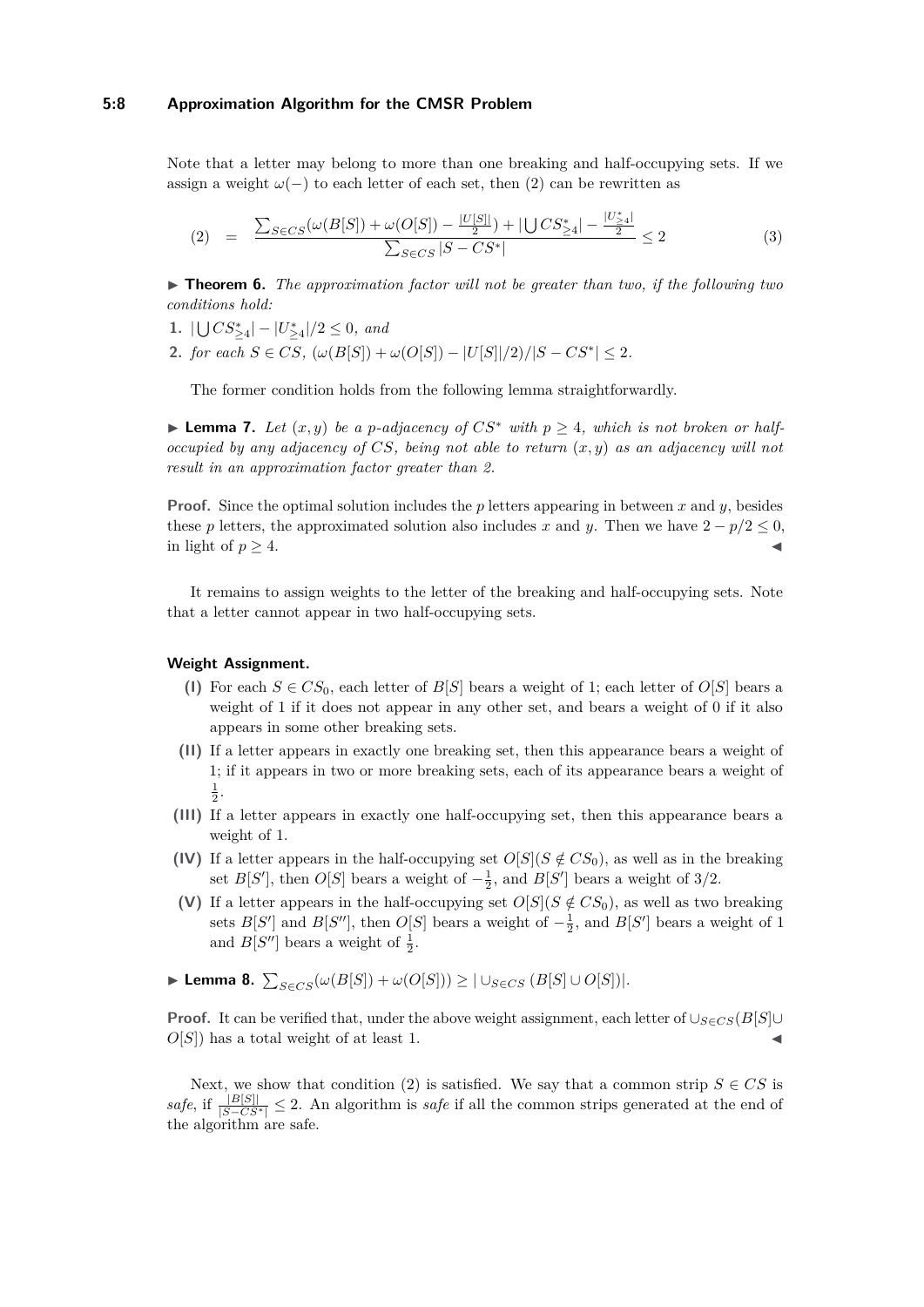## **4.1 Algorithm 1 is Safe**

<span id="page-8-0"></span>We first try to show that all the common strips founded by Algorithm 1 are safe.

▶ **Lemma 9.** *The existing common strips are safe.* 

**Proof.** Assume that *S* is an existing common strip of  $G_1$  and  $G_2$ . If  $S \subseteq CS^*$ , we are done. If not, according to Lemma [3,](#page-5-0) it satisfies that  $|S - CS^*| = |S| \ge 2$ . In this case, reinserting S back into  $G_1^*$  and  $G_2^*$ , would break at most 2 adjacencies in  $CS^*$ , thus  $|B(S)| \leq 4$ . then we have  $|B[S]|/|S - CS^*|$  ≤ 4/2 = 2.

The following example shows that (keeping) the existing common strips would be safe even for the worst case. Let  $G_1 = 1ab2 \cdot 34$  and  $G_2 = -2 - 1 \cdot -4ab - 3$ . Keeping  $S = ab$  would imply deleting the four letters  $\{1, 2, 3, 4\}$ , while the optimal solution is to delete  $\{a, b\}$ . Note that in this example,  $B[S] = \{1, 2, 3, 4\}$ ,  $S - CS^* = \{a, b\}$ , hence  $|B[S]| = 4$  and  $|S - CS^*| = 2$ ; moreover,

 $|B[S]|/|S - CS^*| = 2.$ 

<span id="page-8-1"></span>▶ **Lemma 10.** *Every 3-candidate subsequence is safe.* 

**Proof.** Let  $T = abc$  be a 3-candidate subsequence. From **Definition [1](#page-2-0)**, both  $(a, b)$  and  $(b, c)$ are 1-candidate adjacencies. Assume that the letter  $x$  appears in between  $a$  and  $b$  in  $G_1$  or  $G_2$ , and the letter *y* appears in between *b* and *c* in  $G_1$  or  $G_2$ . There are 8 cases according to whether or not  $a, b, c$  belong to  $OPT$ .

- **1.**  $a, b, c \notin OPT$ . [ $a, b, c$ ] becomes a common strip after deleting x and y from both  $G_1$  and  $G_2$ , according to Lemma [9,](#page-8-0)  $[a, b, c]$  is safe.
- **2.** { $a, b, c$ } ⊆ *OPT*. Reinserting { $a, b, c$ } back into  $G_1^*$  and  $G_2^*$  would break at most 4 adjacencies, thus  $|B([a, b, c])| \leq 6$ , and  $|B([a, b, c])|/|\{(a, b, c\} - CS^*)| \leq 6/3=2$ .
- **3.**  $\{a, b\} \subseteq OPT$ . Reinserting  $[a, b]$  back into  $G_1^*$  and  $G_2^*$  would break at most 2 adjacencies, thus  $|B([a, b, c])| \leq 4$ , and  $|B([a, b, c])|/|\{(a, b, c\} - CS^*)| \leq 4/2=2$ .
- **4.** The case when  $\{b, c\} \subseteq OPT$  is symmetric to the case  $\{a, b\} \subseteq OPT$ .
- **5.**  $a \in OPT$ , then  $y \in OPT$ . Reinserting *a* back into  $G_1^*$  and  $G_2^*$  would break at most one adjacency, thus  $|B([a, b, c])| \leq 2$ , and  $|B([a, b, c])|/|({a, b, c} - CS^*)| \leq 2/1=2$ .
- **6.** The case when  $c \in OPT$  is symmetric to the case  $a \in OPT$ .
- **7.** *b* ∈ *OPT*. Reinserting *b* back into  $G_1^*$  and  $G_2^*$  would break at most one adjacency  $(x, y)$ , thus  $|B([a, b, c])| \leq 2$ , and  $|B([a, b, c])|/|\langle \{a, b, c\} - CS^* \rangle| \leq 2/1=2$ .
- **8.**  ${a, c}$  ⊆ *OPT* but not *b*, then there exists a *p*-adjacency  $(b, d)$  ∈  $CS^*$ . Since  $In_1(b, d)$  ∪  $In_2(b,d) \supseteq In_1(b,c) \cup In_2(b,c)| = \{y\}$ , we could obtain another optimal solution by replacing  $c$  by  $d$  in  $CS^*$ . . John Stein Stein Stein Stein Stein Stein Stein Stein Stein Stein Stein Stein Stein Stein Stein Stein Stein S<br>John Stein Stein Stein Stein Stein Stein Stein Stein Stein Stein Stein Stein Stein Stein Stein Stein Stein Ste

<span id="page-8-2"></span>**Example 11.** *Generate a common strip*  $S' = [a, \ldots, b, c]$  *by attaching a letter c to a safe common strip*  $S = [a, \ldots, b]$  *via a 1-candidate adjacency*  $(b, c)$ *, then S*<sup>*'*</sup> *is safe.* 

**Proof.** Since  $S = [a, \ldots, b]$  is safe, we have  $\frac{|B(S)|}{|S - CS^*|} \leq 2$ . Assume that the letter *x* appears in between *b* and *c* in  $G_1$  or  $G_2$ . There are 2 cases according to whether or not  $c \in OPT$ :

(1)  $c \in OPT$ . Reinserting *c* back into  $G_1^*$  and  $G_2^*$  would break at most one adjacency  $(x, y)$ , which is not broken by *a, b.* Thus,  $|B(S') - B(S)| \le 2$ . Note that  $|S' - CS^*| = |S - CS^*| + 1$ ,  $\frac{|B(S')|}{|S'-CS^*|} \leq \frac{|B(S)|+2}{|S-CS^*|+1} \leq 2.$ 

 $(2)$   $c \notin OPT$ . In this case, either  $x \in OPT$  or  $x \in B(S)$ . In either case,  $B(S') = B(S)$ and  $S - CS^* = S' - CS^*$ . January 1980, the contract of the contract of the contract of the contract of

From Lemma [9](#page-8-0)[,10,](#page-8-1)[11,](#page-8-2) we know that all the common strips of  $CS_0$  are safe.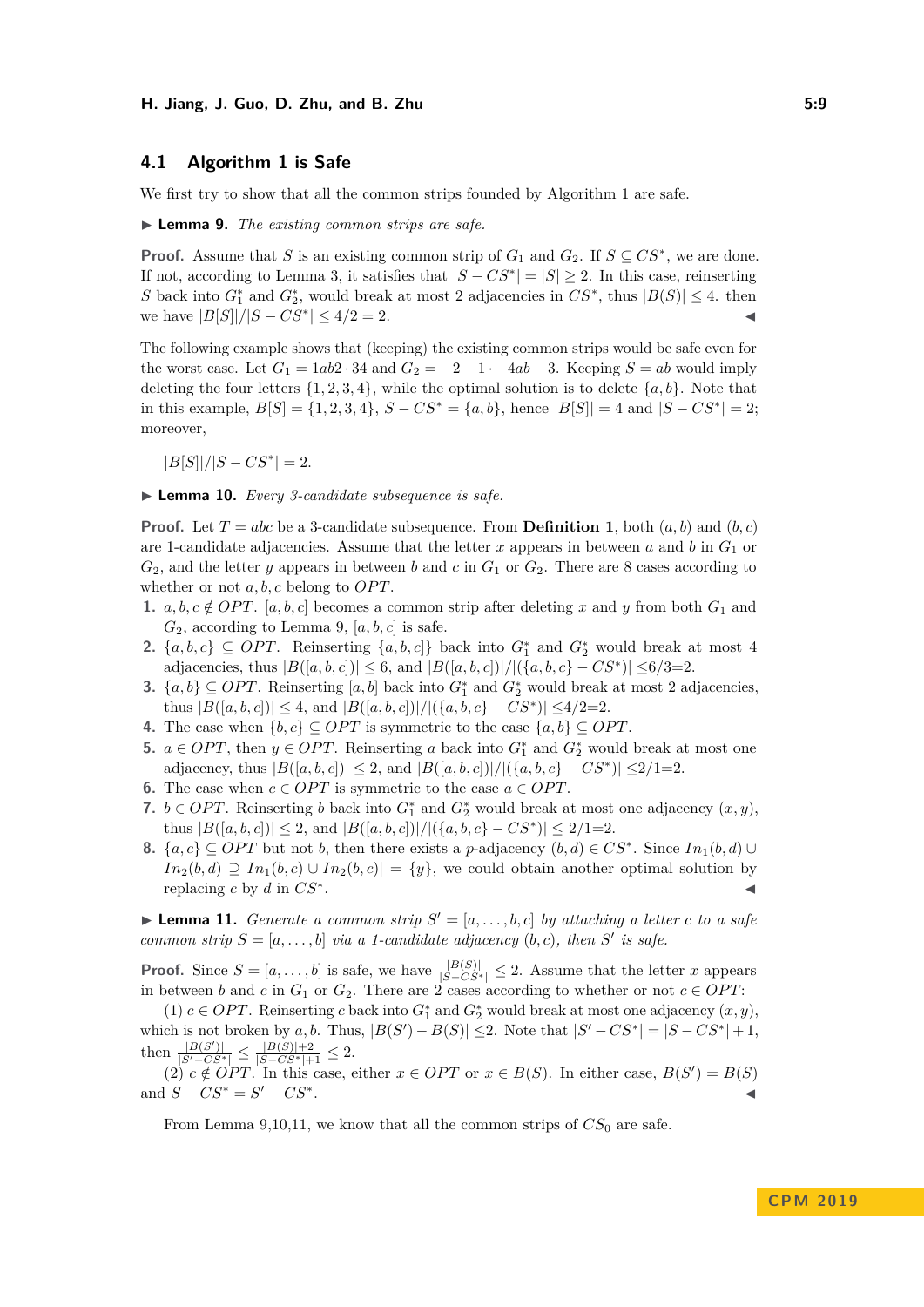**► Lemma 12.** *For each*  $S \in CS_0$ ,  $\frac{\omega(B[S]) + \omega(O[S]) - |U[S]|/2}{|S - CS^*|} \leq 2$ .

**Proof.** It suffices to show that  $\omega(O[S]) - |U[S]|/2 \leq 0$ . Assume that  $S = [a, \dots, b], (b, c)$  is an adjacency in  $CS^*$ , which means  $c \in O[S]$ . By the **[Weight Assignment](#page-7-0)** scheme, if  $(b, c)$ is broken by some other adjacencies in *CS*, then *c* bears a weight of 0 in  $O[S]$ . If  $(b, c)$  is not broken by any other adjacency of *CS*, then *c* bears a weight of 1 in *O*[*S*]. According **Algorithm [1](#page-3-0)**,  $(b, c)$  is a *p*-candidate adjacency with  $p \geq 2$ , and these *p* letters are all in *U*[*S*]. Thus,  $1 - p/2 ≤ 0$ .

# **4.2 Algorithm 2 is Safe**

Aside from the common strips in *CS*0, we now focus on the other common strips in *CS* which are of length either 2 or 3. If it is of length 2 and it is also an *i*-adjacency, we say that it is an *i*-*common strip*; if its length is 3 and it has two consecutive adjacencies: an *i*-adjacency and a *j*-adjacency, we say that it is an  $i \bowtie j$ -*common strip*. From Property 1, there are five types of common strips: 1-common strip, 2-common strip, 3-common strip,  $1 \bowtie 2$ -common strip,  $2 \bowtie 2$ -common strip.

Before showing that the common strips found by **Algorithm [2](#page-4-0)** fulfills condition 2, we first show some properties. The key idea is that, when **Algorithm [2](#page-4-0)** terminates, the value of  $F$  will not be increased by applying more  $0,1,2$ -substitutions.

<span id="page-9-0"></span>I **Lemma 13.** *At the termination of Algorithm [2](#page-4-0), a 1-candidate adjacency will either become an adjacency in CS or be broken by some 1-adjacency in CS.*

**Proof.** Firstly, a 1-adjacency cannot be half-occupied by a 1-adjacency in *CS*. The reason is that, in this case, the two 1-adjacencies form a 3-candidate subsequence, which would have been handled by **Algorithm [1](#page-3-0)**.

Then we show that a 1-adjacency cannot only be half-occupied by adjacencies in *CS*. Assume that  $S = [a, \dots, b] \in CS$  and  $(b, c)$  is a 1-adjacency. Obviously,  $S \notin CS_0$ , thus  $|S| = 2$  or  $|S| = 3$ , and  $(\bullet, b)$  is a *p*-adjacency with  $p \geq 2$ . If  $|S|=2$ , then left-attaching *c* to *S* will increase the value of *F* definitely, if  $|S| = 3$ , then substituting *S* with  $[a, \dots]$  and  $[b, c]$ will also increase the value of *F*. In case that  $S' = [c, \dots, d] \in CS$ , then  $|S'| = 2$  or  $|S'| = 3$ , and  $(c, \bullet)$  is a *q*-adjacency with  $q \geq 2$ . keeping the common strip  $[b, c]$  will increase the value of *F*.

If a 1-adjacency (*b, c*) is half-occupied by some adjacency *A* in *CS* and is also broken by another *t*-adjacencies *A'* of *CS*, then for  $t \geq 2$ , keeping the common strips [*b, c*] will increase the value of *F* by at least  $15 - 2 \times 5 = 5$ .

From Lemma [13](#page-9-0) and the **[Weight Assignment](#page-7-0)** scheme, if an adjacency is multiply broken, then each common strip breaking it bears a weight of 1 from it. If an adjacency is singly broken by  $S \in CS$  and is also half-occupied by  $S' \in CS$ , then the common strip breaking it bears a weight of 3/2 from it, and the common strip half-occupying it bears a weight of  $-1/2$  from it; moreover, this adjacency must be a *p*-adjacency with  $p \geq 2$ , which means that there could be a letter in *U*[*S*].

I **Lemma 14.** *At the termination of Algorithm [2](#page-4-0), a 2-adjacency will (1) either become an adjacency of CS, (2) or be broken by some adjacencies of CS, (3) or be half-occupied by two adjacencies of CS, (4) or be half-occupied by only one 1-adjacency of CS, which is in a common strip of*  $CS_0$  *or a*  $1 \bowtie 2$ *-common strip.* 

**Proof.** From Lemma [5,](#page-6-0) a 2-adjacency will either become an adjacency of *CS* or be broken or be half-occupied. Note that an adjacency can be half-occupied at most twice, then it is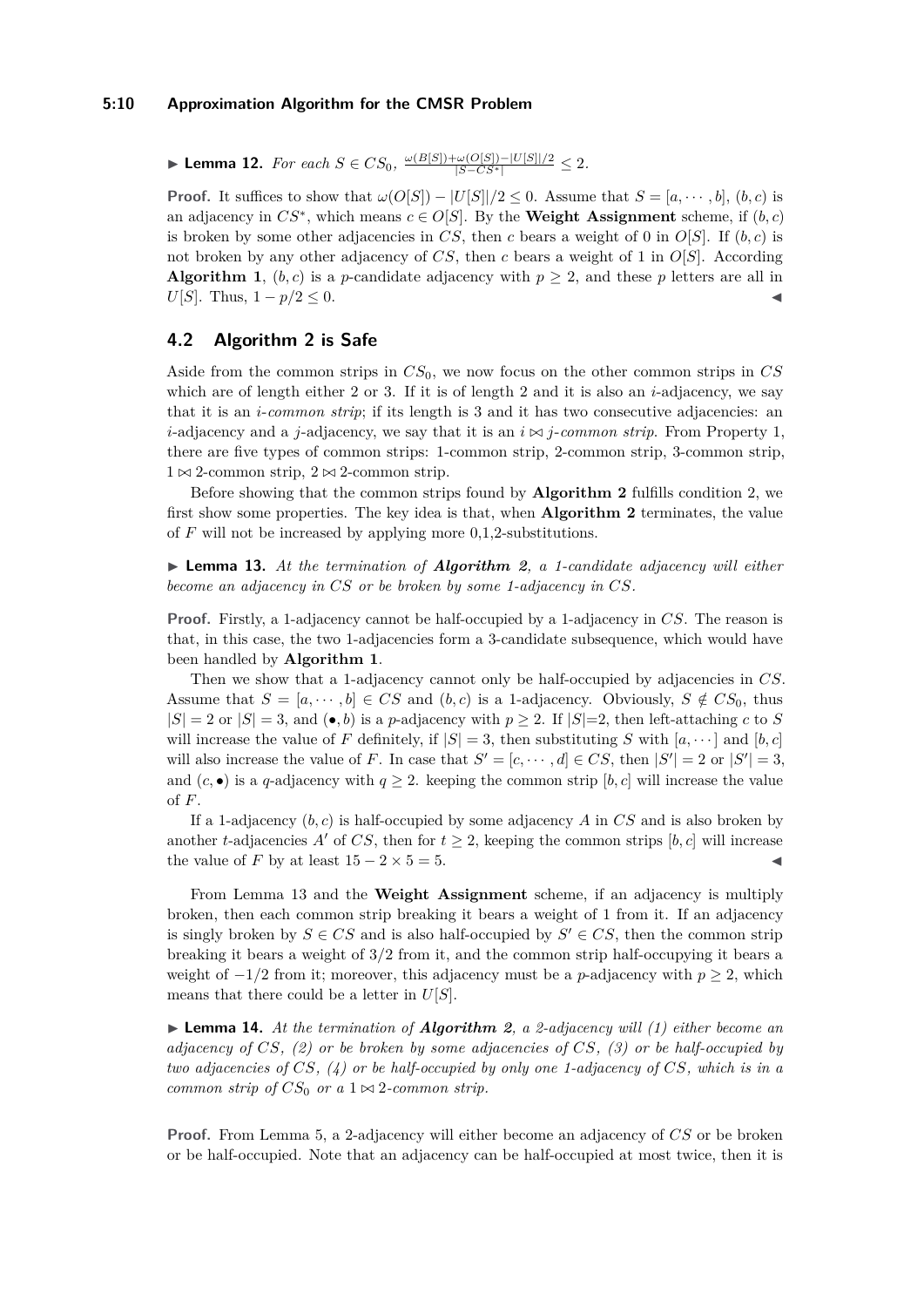sufficient to show that (4) holds. The reason is that if a 2-adjacency is only half-occupied by a 1-common strip, 2-common strip, 3-common strip, or a 2-adjacency in either a  $1 \bowtie 2$ -common strip or a  $2 \bowtie 2$ -common strip, then value of *F* will be increased by keeping it.

I **Lemma 15.** *At the termination of Algorithm [2](#page-4-0), if a p-adjacency in CS*<sup>∗</sup> *is broken by a q*-adjacency in CS, where  $q \leq 3$ , then either  $p \geq q$  or it is also broken or half-occupied by *some other adjacencies in CS.*

**Proof.** Since otherwise, **Algorithm [2](#page-4-0)** will keep running as the current solution can be improved.

► Lemma 16. A p-common strip  $S = [a, b]$ , where  $p = 1, 2, 3$ , guarantees that  $\frac{\omega(B[S]) + \omega(O[S]) - |U[S]|/2}{|S - CS^*|} \leq 2$ .

**Proof.** There are three cases:  $|S - CS^*| = 2$ ,  $|S - CS^*| = 1$ ,  $|S - CS^*| = 0$ .

**(1)**  $|S - CS^*| = 2$ .  $|B[S]| ≤ p + 4$  and  $|O[S]| = 0$ .

- **(1.1)**  $p = 1$ , there are  $p + 2 = 3$  adjacencies broken by *S*. Since *S* is a common strip at the termination of **Algorithm [2](#page-4-0)** (i.e., no more local improvement is possible), at most one of these three adjacencies is a 1-candidate adjacency, which is singly broken by *S*. The other adjacencies must either be broken or half-occupied by some other adjacency in *CS*, or be *p*-candidate adjacencies with  $p \geq 4$ . For each of them, if it is half-occupied,  $|B[S]| + |O[S]| \leq 4$ . According to the **[Weight Assignment](#page-7-0)** scheme, *B*[*S*] bears a weight of 3/2, which means some other adjacency in *CS* bears a weight of −1*/*2. Moreover, if it is broken, *B*[*S*] bears a weight of 1; if it is a *p*-candidate adjacency with  $p \geq 4$ , then three letters are added to  $U[S]$ . In the worst case, we have  $\frac{\omega(B[S]) + \omega(O[S]) - |U[S]|/2}{2} \le \frac{p+4-p}{2} = 2.$
- (1.2)  $p = 2$ , there are at least  $p + 1 = 3$  candidate adjacencies broken by *S*. As no local improvement is available, at most one of them could be a 2-candidate adjacency, which is singly broken by *S*. The others must either be broken or half-occupied by other adjacencies in  $CS$ , or be *p*-candidate adjacencies with  $p \geq 4$ . By an argument similar to (1.1), in the worst case, we have  $\frac{\omega(B[S]) + \omega(O[S]) - |U[S]|/2}{2} \le \frac{p+4-p}{2} = 2$ .
- (1.3)  $p = 3$ , there are at least  $p + 2 = 5$  candidate adjacencies broken by *S*. Similar to the above argument, as no local improvement is available, at least  $p + 1$  candidate adjacencies must either be broken or half-occupied by other adjacencies in *CS*, or be *p*-candidate adjacencies with  $p \geq 4$ . Similar to the previous arguments, we have  $\frac{\omega(B[S]) + \omega(O[S]) - |U[S]|/2}{2} \leq \frac{p+4-(p+1)}{2} \leq 2.$
- **(2)** |*S* − *CS*<sup>∗</sup> | = 1. |*B*[*S*]| ≤ *p* + 2 and |*O*[*S*]| = 1. In this case, according to the **[Weight](#page-7-0) [Assignment](#page-7-0)** scheme,  $O[S]$  bears a weight of  $-1/2$ .
	- **(2.1)**  $p = 1$ , then we are done, since  $|B[S]| \leq 2$ .
	- **(2.2)**  $p = 2$ , there are two candidate adjacencies broken by *S*. As local improvement is not possible, at most one of them could be a 2-candidate adjacency. The 2-candidate adjacency bears a weight 2, while the other one bears a weight 1; moreover, the 2-candidate adjacency also implies that a letter is in *U*[*S*]. So we have,  $\frac{\omega(B[S]) + \omega(O[S]) - |U[S]|/2}{2} \le \frac{p+2-1/2-1-1/2}{1} = 2.$
	- (2.3)  $p = 3$ , there are three candidate adjacencies broken by *S*. As local improvement cannot be performed further, at most one of them could be a 3-candidate adjacency. The 3-candidate adjacency bears a weight 2, while the other one bears a weight 1; moreover, the 3-candidate adjacency also implies that two letters are in *U*[*S*]. So we have,  $\frac{\omega(B[S]) + \omega(O[S]) - |U[S]|/2}{2} \le \frac{p+2-1/2-1-1-1/2}{1} = 2.$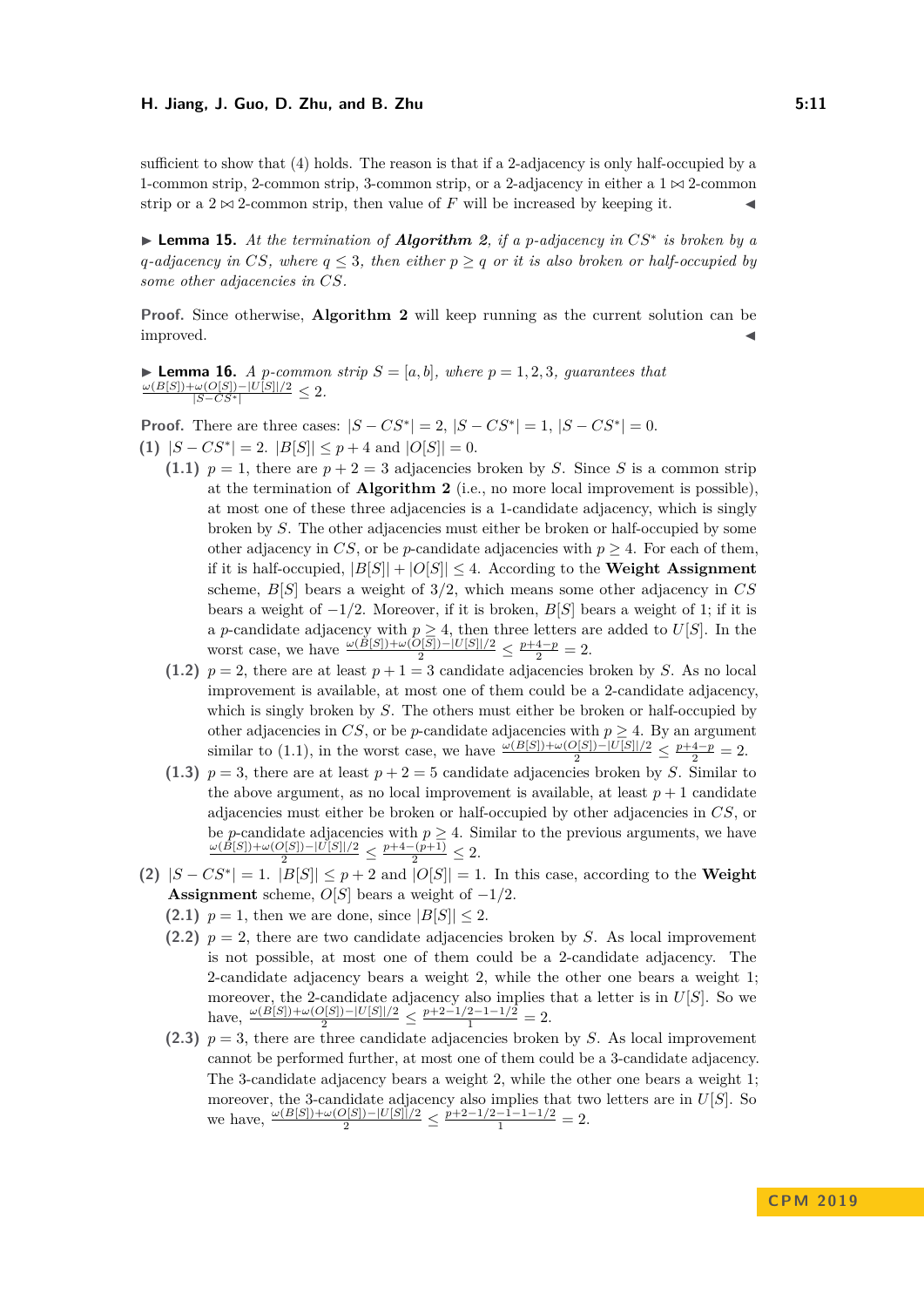### **5:12 Approximation Algorithm for the CMSR Problem**

- **(3)**  $|S CS^*| = 0$ .  $|B[S]| \leq p$  and  $|O[S]| = 2$ . In this case, according to the **[Weight](#page-7-0) [Assignment](#page-7-0)** procedure,  $O[S]$  bears a weight of  $-1$ .
	- **(3.1)**  $p = 1$ , then we are done, since  $\omega(B[S]) + \omega(O[S]) \leq 0$ .
	- **(3.2)**  $p = 2$ , there is one candidate adjacency broken by *S*, which could be multiply broken or be a *p*-candidate adjacency with  $p \geq 2$ . The former means that  $B[S]$ bears a weight of 1, the latter means that there are two letters in  $U[S]$ . So we have,  $\omega(B[S]) + \omega(O[S]) - |U[S]|/2 \leq 0$ .
	- **(3.3)**  $p = 3$ , if there is one candidate adjacency broken by *S*, then it becomes the case (3.2). If there are two candidate adjacencies composed of three letters broken by *S*, then they could be multiply broken or be a *p*-candidate adjacency with  $p \geq 3$ . For each of them, if it is also broken by some common strips of  $CS_0$ , then  $B[S]$  bears a weight of 0, and we are done; if it is a *p*-candidate adjacency with  $p \geq 3$ , then there are three letters in *U*[*S*]. If both of them are also broken by common strips not in  $CS_0$ , both adjacencies are not 1-candidate adjacencies (since otherwise, they become a 3-candidate subsequence). Thus, a new letter appears in  $U[S]$ . So we  $h$ ave,  $\omega(B[S]) + \omega(O[S]) - |U[S]|/2 \leq 0.$

**Lemma 17.** *A*  $p \bowtie q$ -common strip  $S = [a, b, c]$ , where  $p = 1, 2$  and  $q = 2$ , guarantees that  $\frac{\omega(B[S]) + \omega(O[S]) - |U[S]|/2}{|S - CS^*|} \leq 2.$ 

Proof. Similar to Lemma 16, hence the details are omitted.

$$
\blacktriangleleft
$$

We summarize the main result of this paper as follows.

I **Theorem 18.** *The algorithm* CMSR by Nonoblivious-Local-Search *approximates CMSR* with a factor of 2, and it runs in  $O(n^2)$  time.

# **5 Concluding Remarks**

We show a non-trivial application of non-oblivious local search for the CMSR problem. The local update step does not always increase the objective function. The difficulty has been assigning different weights for some potential common strips. We hope that this technique might be useful to other optimization problems in computational biology.

#### **References**

- <span id="page-11-4"></span>**1** Laurent Bulteau, Guillaume Fertin, Minghui Jiang, and Irena Rusu. Tractability and approximability of maximal strip recovery. *Theoretical Computer Science*, 440-441:14–28, 2012. [doi:10.1016/j.tcs.2012.04.034](http://dx.doi.org/10.1016/j.tcs.2012.04.034).
- <span id="page-11-2"></span>**2** Laurent Bulteau, Guillaume Fertin, and Irena Rusu. Maximal Strip Recovery Problem with Gaps: Hardness and Approximation Algorithms. In *Algorithms and Computation, 20th International Symposium, ISAAC 2009, Honolulu, Hawaii, USA, December 16-18, 2009. Proceedings*, pages 710–719, 2009. [doi:10.1007/978-3-642-10631-6\\_72](http://dx.doi.org/10.1007/978-3-642-10631-6_72).
- <span id="page-11-3"></span>**3** Zhixiang Chen, Bin Fu, Minghui Jiang, and Binhai Zhu. On recovering syntenic blocks from comparative maps. *Journal of Combinatorial Optimization*, 18(3):307–318, 2009. [doi:](http://dx.doi.org/10.1007/s10878-009-9233-x) [10.1007/s10878-009-9233-x](http://dx.doi.org/10.1007/s10878-009-9233-x).
- <span id="page-11-0"></span>**4** Vicky Choi, Chunfang Zheng, Qian Zhu, and David Sankoff. Algorithms for the Extraction of Synteny Blocks from Comparative Maps. In *Algorithms in Bioinformatics, 7th International Workshop, WABI 2007, Philadelphia, PA, USA, September 8-9, 2007, Proceedings*, pages 277–288, 2007. [doi:10.1007/978-3-540-74126-8\\_26](http://dx.doi.org/10.1007/978-3-540-74126-8_26).
- <span id="page-11-1"></span>**5** M. R. Garey and David S. Johnson. *Computers and Intractability: A Guide to the Theory of NP-Completeness*. W. H. Freeman, 1979.